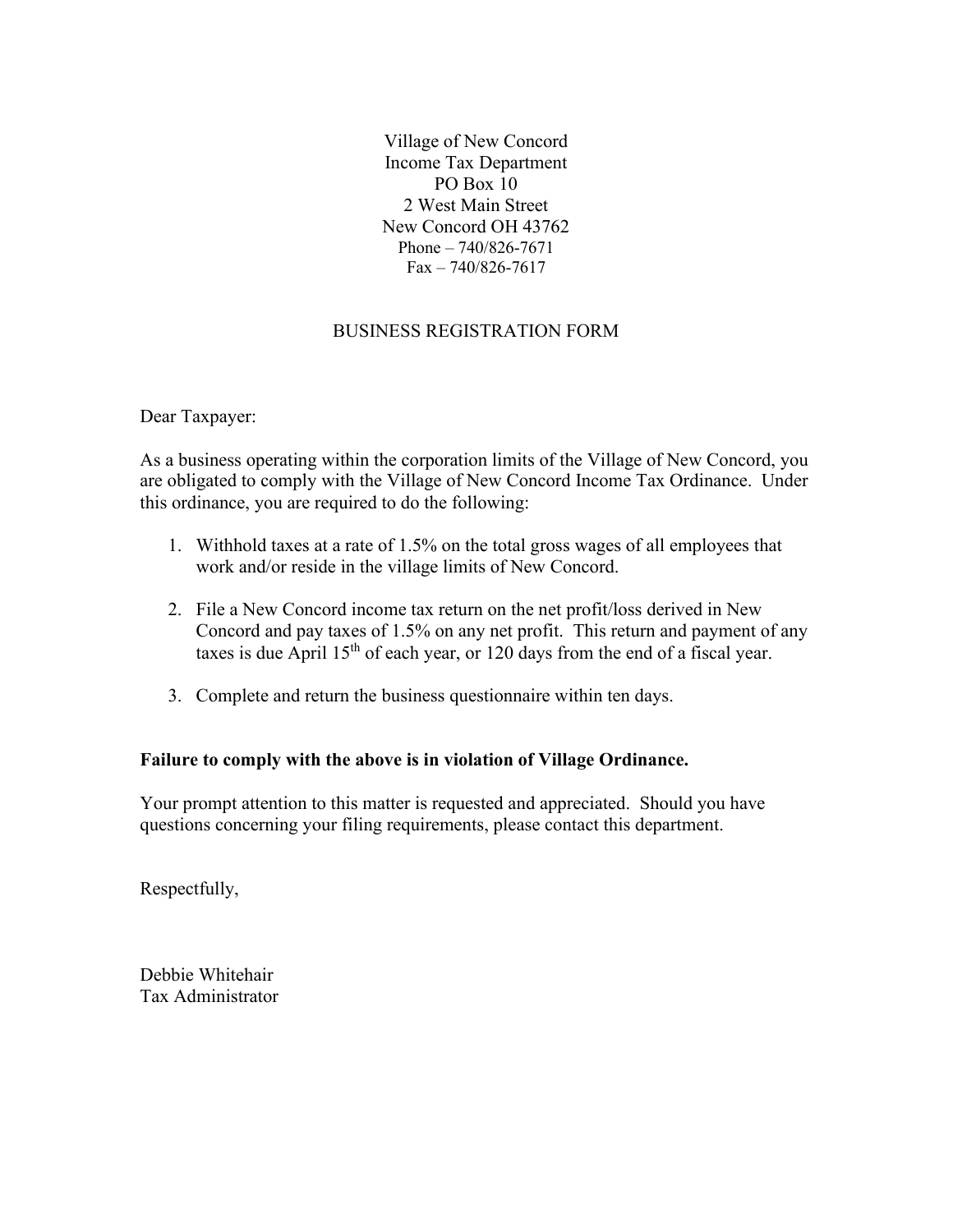## **VILLAGE OF NEW CONCORD INCOME TAX DEPARTMENT PO BOX 10 2 WEST MAIN STREET NEW CONCORD OH 43762 Phone 740/826-7671 Fax 740/826-7617**

#### **BUSINESS QUESTIONNAIRE**

## **TO INSURE ACCURATE RECORDS, PLEASE ANSWER ALL QUESTIONS THAT PERTAIN TO YOUR TAXABLE STATUS IN THE VILLAGE OF NEW CONCORD. PLEASE COMPLETE AND RETURN WITHIN 10 DAYS. YOUR COOPERATION IS APPRECIATED.**

## *GENERNAL INFORMATION*

|                                                                      | <b>BUSINESS NAME</b>                                                                                                                                                                                                                 |  |  |
|----------------------------------------------------------------------|--------------------------------------------------------------------------------------------------------------------------------------------------------------------------------------------------------------------------------------|--|--|
|                                                                      |                                                                                                                                                                                                                                      |  |  |
|                                                                      |                                                                                                                                                                                                                                      |  |  |
|                                                                      | <b>MAIN BRANCH ADDRESS</b>                                                                                                                                                                                                           |  |  |
|                                                                      |                                                                                                                                                                                                                                      |  |  |
|                                                                      | PHONE NUMBER (Main Branch) _________________(Local Address) ____________________                                                                                                                                                     |  |  |
|                                                                      |                                                                                                                                                                                                                                      |  |  |
| <b>TYPE OF OWNERSHIP:</b>                                            |                                                                                                                                                                                                                                      |  |  |
| <b>Sole Proprietorship</b>                                           |                                                                                                                                                                                                                                      |  |  |
|                                                                      | Name of Owner                                                                                                                                                                                                                        |  |  |
|                                                                      |                                                                                                                                                                                                                                      |  |  |
| $\text{Telephone} \#$                                                |                                                                                                                                                                                                                                      |  |  |
|                                                                      | Social Security # Federal EIN                                                                                                                                                                                                        |  |  |
| Partnership                                                          |                                                                                                                                                                                                                                      |  |  |
|                                                                      | Name of Partnership                                                                                                                                                                                                                  |  |  |
|                                                                      | Federal EIN <b>Example 2018 CONSUMING THE EXAMPLE 2019 PROPERTY</b>                                                                                                                                                                  |  |  |
| How will the net profit Village Income Tax return be filed and paid? | In full by the business Separately by the individual partners on proportionate shares                                                                                                                                                |  |  |
| Partners' Information:                                               |                                                                                                                                                                                                                                      |  |  |
|                                                                      |                                                                                                                                                                                                                                      |  |  |
| Address                                                              |                                                                                                                                                                                                                                      |  |  |
|                                                                      | Name $\frac{1}{\sqrt{1-\frac{1}{2}}\sqrt{1-\frac{1}{2}}\sqrt{1-\frac{1}{2}}\sqrt{1-\frac{1}{2}}}}$ Social Security #                                                                                                                 |  |  |
|                                                                      |                                                                                                                                                                                                                                      |  |  |
| Name                                                                 | Social Security #                                                                                                                                                                                                                    |  |  |
| Address                                                              | <u> 1989 - Johann John Stone, markin fan it fjort fan it fjort fan it fjort fan it fjort fan it fjort fan it fjort fan it fjort fan it fjort fan it fjort fan it fjort fan it fjort fan it fjort fan it fjort fan it fjort fan i</u> |  |  |
| Name                                                                 | Social Security #                                                                                                                                                                                                                    |  |  |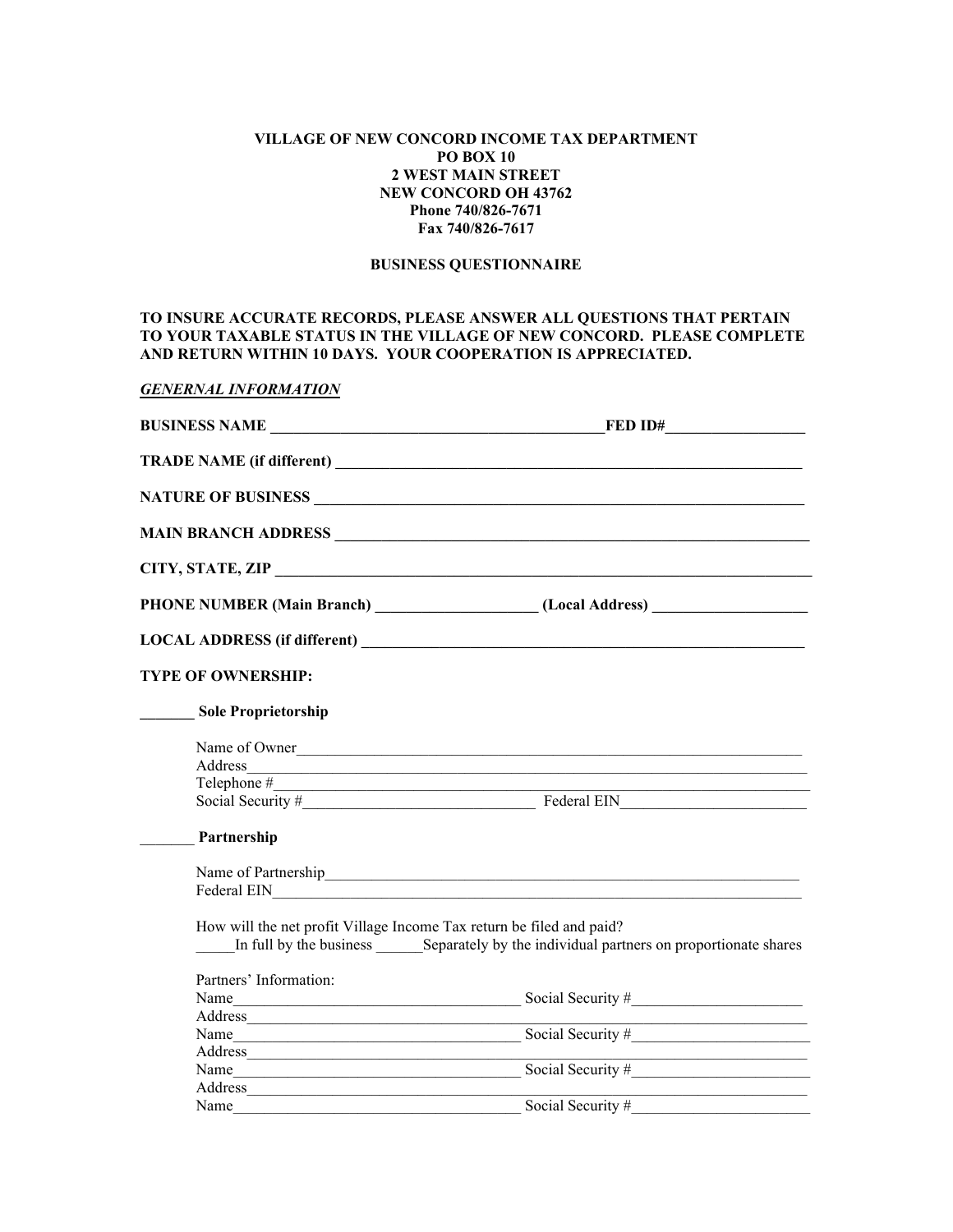| Corporation                                                                                                                                                                                                                    |                                                                                                                                                                                                                                |  |
|--------------------------------------------------------------------------------------------------------------------------------------------------------------------------------------------------------------------------------|--------------------------------------------------------------------------------------------------------------------------------------------------------------------------------------------------------------------------------|--|
|                                                                                                                                                                                                                                |                                                                                                                                                                                                                                |  |
|                                                                                                                                                                                                                                |                                                                                                                                                                                                                                |  |
|                                                                                                                                                                                                                                |                                                                                                                                                                                                                                |  |
| Officers' Information:                                                                                                                                                                                                         |                                                                                                                                                                                                                                |  |
| Name                                                                                                                                                                                                                           |                                                                                                                                                                                                                                |  |
|                                                                                                                                                                                                                                |                                                                                                                                                                                                                                |  |
| Name                                                                                                                                                                                                                           |                                                                                                                                                                                                                                |  |
|                                                                                                                                                                                                                                |                                                                                                                                                                                                                                |  |
| Name and the state of the state of the state of the state of the state of the state of the state of the state of the state of the state of the state of the state of the state of the state of the state of the state of the s | Social Security #                                                                                                                                                                                                              |  |
|                                                                                                                                                                                                                                |                                                                                                                                                                                                                                |  |
|                                                                                                                                                                                                                                | Name Social Security # Social Security # Social Security # Social Security # Social Security # Social Security # Social Security # Social Security # Social Security # Social Security # Social Security # Social Security # S |  |
|                                                                                                                                                                                                                                |                                                                                                                                                                                                                                |  |
| <b>LLC</b>                                                                                                                                                                                                                     |                                                                                                                                                                                                                                |  |
|                                                                                                                                                                                                                                |                                                                                                                                                                                                                                |  |
| If C or S Corporation:                                                                                                                                                                                                         |                                                                                                                                                                                                                                |  |
|                                                                                                                                                                                                                                |                                                                                                                                                                                                                                |  |
|                                                                                                                                                                                                                                | Name of Corporation                                                                                                                                                                                                            |  |
| Federal EIN# The Contract of the Contract of the Contract of the Contract of the Contract of the Contract of the Contract of the Contract of the Contract of the Contract of the Contract of the Contract of the Contract of t |                                                                                                                                                                                                                                |  |
|                                                                                                                                                                                                                                |                                                                                                                                                                                                                                |  |
| Officers' Information:                                                                                                                                                                                                         |                                                                                                                                                                                                                                |  |
| Name                                                                                                                                                                                                                           | Social Security #                                                                                                                                                                                                              |  |
| Address                                                                                                                                                                                                                        |                                                                                                                                                                                                                                |  |
| Name                                                                                                                                                                                                                           | Social Security #                                                                                                                                                                                                              |  |
|                                                                                                                                                                                                                                |                                                                                                                                                                                                                                |  |
| Name                                                                                                                                                                                                                           | Social Security #                                                                                                                                                                                                              |  |
|                                                                                                                                                                                                                                |                                                                                                                                                                                                                                |  |
|                                                                                                                                                                                                                                | Name Social Security #                                                                                                                                                                                                         |  |
| Address<br>If Partnership:<br>Federal EIN                                                                                                                                                                                      |                                                                                                                                                                                                                                |  |
| How will the net profit Village Income Tax return be filed and paid?<br>Partners' Information:                                                                                                                                 | In full by the business Separately by the individual partners on proportionate shares                                                                                                                                          |  |
|                                                                                                                                                                                                                                | Social Security $#$                                                                                                                                                                                                            |  |
| Name<br>Address                                                                                                                                                                                                                |                                                                                                                                                                                                                                |  |
| Name                                                                                                                                                                                                                           | Social Security #                                                                                                                                                                                                              |  |
|                                                                                                                                                                                                                                |                                                                                                                                                                                                                                |  |
|                                                                                                                                                                                                                                | Address<br>Name Social Security #                                                                                                                                                                                              |  |
|                                                                                                                                                                                                                                |                                                                                                                                                                                                                                |  |
| Address                                                                                                                                                                                                                        | Name Social Security $\#$                                                                                                                                                                                                      |  |
| Address                                                                                                                                                                                                                        |                                                                                                                                                                                                                                |  |
|                                                                                                                                                                                                                                |                                                                                                                                                                                                                                |  |
| Non-Profit                                                                                                                                                                                                                     |                                                                                                                                                                                                                                |  |
| Name                                                                                                                                                                                                                           | Federal EIN $#$                                                                                                                                                                                                                |  |